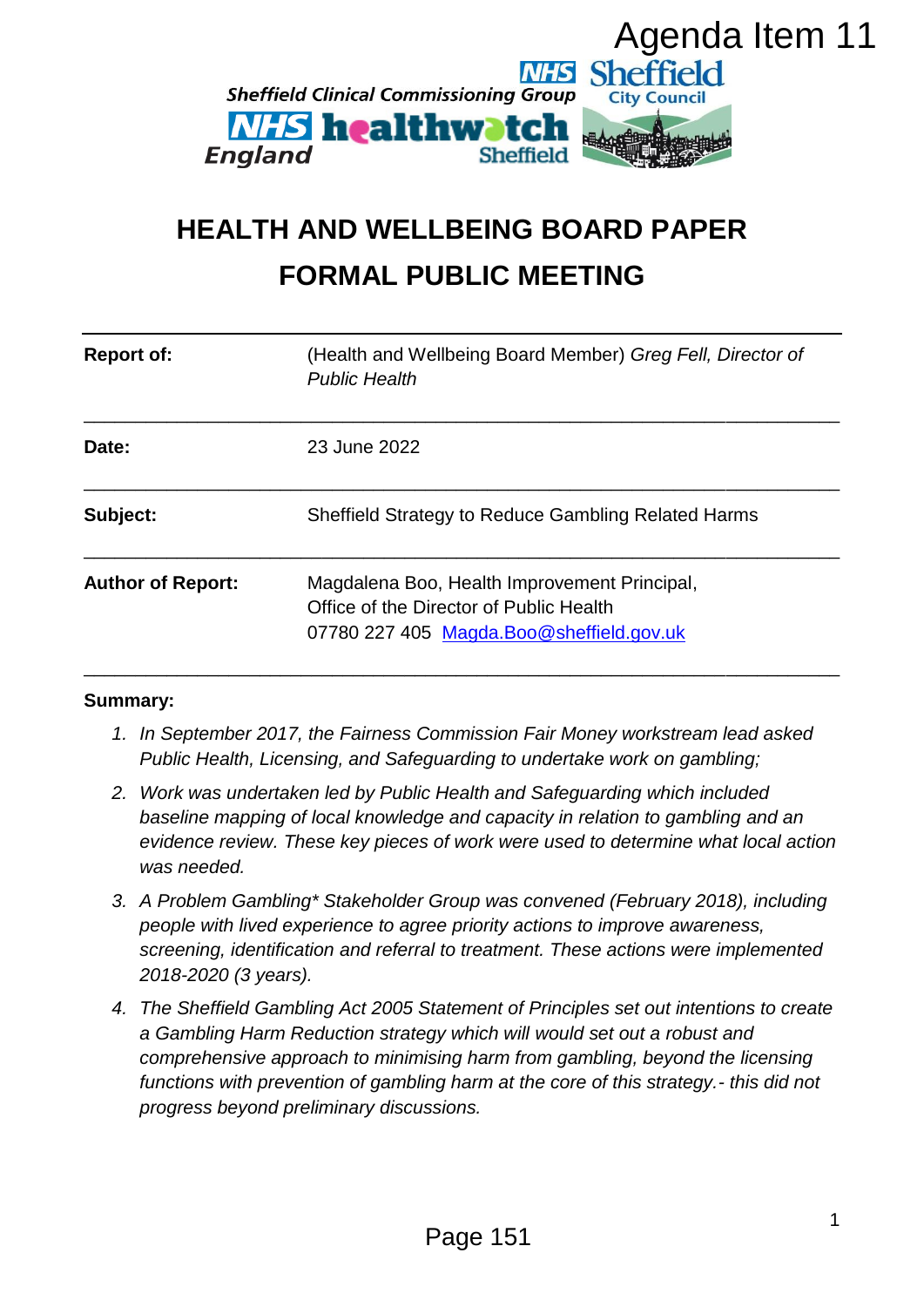- *5. A Yorkshire and Humber Public Health Framework for Gambling Related Harm Reduction was published in September 2019 with Sheffield and Leeds City Councils as the lead authors.*
- *6. An NHS Northern Gambling Service providing NHS treatment in Yorkshire & Humber opened in Leeds in September 2021*
- *7. The Gambling Commission in September 2021 approved £800k regulatory settlement funding for a new regional public health programme to reduce gambling harms in Yorkshire and the Humber.*
- *8. Actions have been taken on training, screening, treatment pathways, policy including workplace policies and advertising and sponsorship policy. However, there is no over-arching strategic framework to tackle gambling-related harm in Sheffield and limited resource ("in kind" officer time from Public Health and Safeguarding). Public Health resource was redirected towards pandemic response and there has been limited Sheffield focussed activity 2020-22.*
- *9. There are considerable ideological differences in how gambling related harm is framed and local positions have shifted in the 5 years since Public Health and Safeguarding began to lead this work in Sheffield.* The Joint Sheffield Adult Safeguarding Partnership/Sheffield Children Safeguarding Partnership Executive 9 May 2022 agreed with the approach of *basing the strategy for Sheffield on local lived experience, national evidence base, a Commercial Determinants of Health (CDOH).*
- *10.In January 2022 a Problem Gambling\* Stakeholder workshop was held to develop a consensus approach towards a strategy to tackle gambling-related harms in Sheffield. The clear consensus was that the strategy should focus on mental health harms (rather than financial harms) and that key priorities (in order) were: providing effective treatment, reducing the exposure of vulnerable people to gambling products, improving identification and recognition of problem\* gambling, protecting children and young people from gambling-related harms, influencing the regulatory environment. This approach was endorsed by the Joint Sheffield Adult Safeguarding Partnership/Sheffield Children Safeguarding Partnership Executive 9 May 2022. It was agreed that the approach would be taken to today's Health and Wellbeing Board and if further endorsed, a strategy would be drafted along these lines for public consultation in Autumn 2022.*

*\*the term "problem gambling" is accepted as a problematic term and is an example of how ideological approaches and framing has shifted since 2017.*

\_\_\_\_\_\_\_\_\_\_\_\_\_\_\_\_\_\_\_\_\_\_\_\_\_\_\_\_\_\_\_\_\_\_\_\_\_\_\_\_\_\_\_\_\_\_\_\_\_\_\_\_\_\_\_\_\_\_\_\_\_\_\_\_\_\_\_\_\_\_\_\_\_

### **Questions for the Health and Wellbeing Board:**

How should gambling-related harm be framed in Sheffield? It is proposed that the local strategy is framed in terms of local lived experience, the national evidence base, and a Commercial Determinants of Health (CDOH) approach.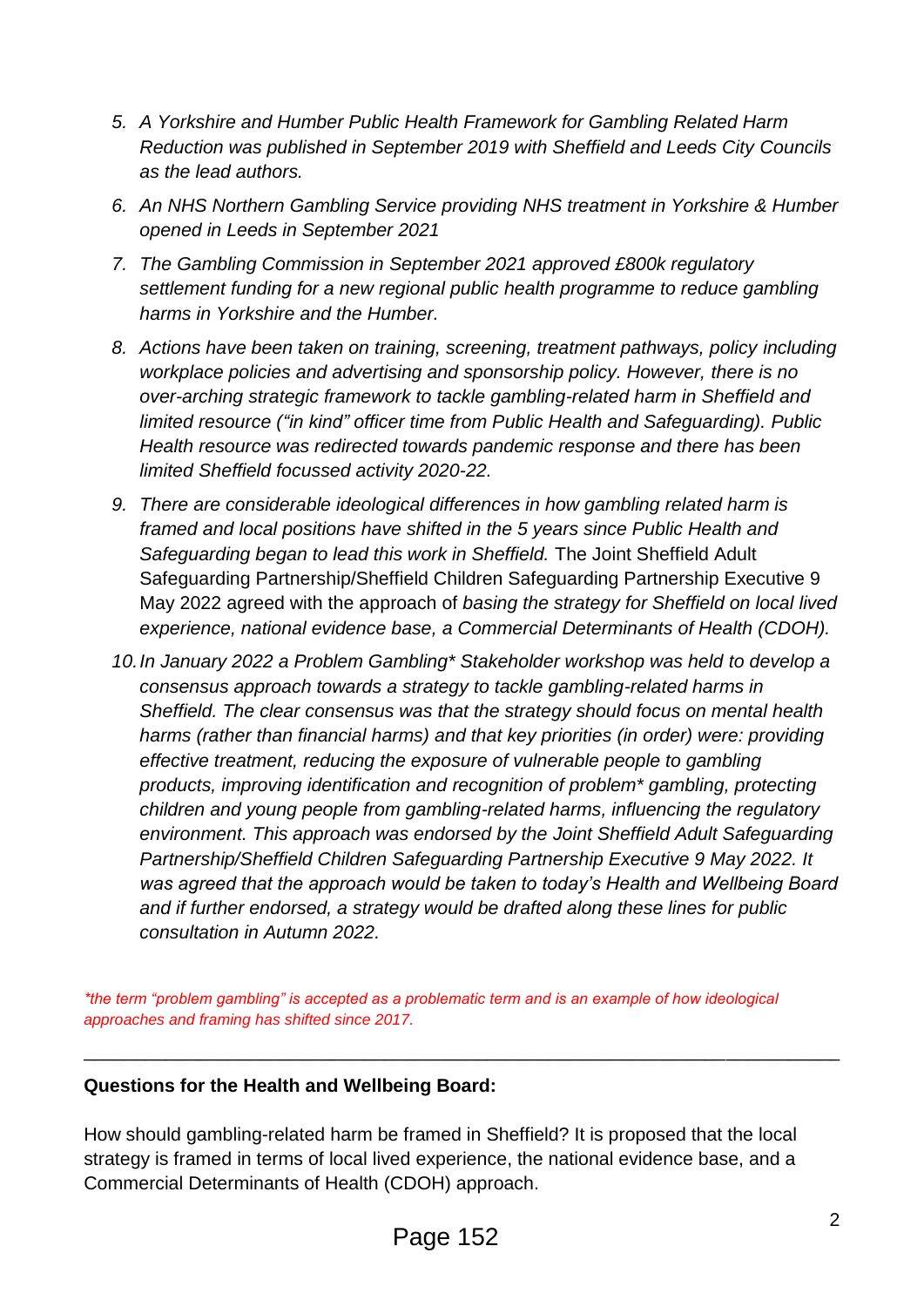Does the Health and Wellbeing Board endorse a strategic focus on mental health, with key priorities of: providing effective treatment; reducing the exposure of vulnerable people to gambling products; improving identification and recognition of problem\* gambling; protecting children and young people from gambling-related harms; influencing the regulatory environment

Should the gambling industry be directly involved in prevention and education of gamblingrelated harms?

Should the gambling industry be directly involved in treatment and support for gamblingrelated harms?

What should the local regulatory environment for gambling look like? Does Sheffield's Gambling Act 2005 Statement of Principles accurately portray what our ambitions should be in this area?

How much exposure to gambling products through advertising and sponsorship, in the city centre, in neighbourhoods, and on public transport is acceptable?

### **Recommendations for the Health and Wellbeing Board:**

The Health and Wellbeing Board give their view on the framing of the problem, the strategic focus, and key priorities and this is used to draft a strategy for wider stakeholder consultation, including public consultation in Autumn 2022.

The Health and Wellbeing Board authorise the Director of Public Health to be the strategic lead in the development of the Sheffield Gambling Harm Reduction Strategy.

The Health and Wellbeing Board and the Joint Sheffield Adult Safeguarding Partnership/Sheffield Children Safeguarding Partnership Executive jointly own the strategy for the city.

### **Background Papers:**

*<https://www.gov.uk/government/publications/gambling-related-harms-evidence-review>*

*[https://www.yhphnetwork.co.uk/news/new-public-health-framework-for-gambling-related-harm-reduction](https://www.yhphnetwork.co.uk/news/new-public-health-framework-for-gambling-related-harm-reduction-published/)[published/](https://www.yhphnetwork.co.uk/news/new-public-health-framework-for-gambling-related-harm-reduction-published/)*

*<https://sheffieldcc.maps.arcgis.com/apps/Cascade/index.html?appid=427a39b0fca04e9a9a1fdfe558071110>*

*[https://www.gamblingcommission.gov.uk/news/article/regulatory-settlement-funds-treatment-and-prevention](https://www.gamblingcommission.gov.uk/news/article/regulatory-settlement-funds-treatment-and-prevention-programme)[programme](https://www.gamblingcommission.gov.uk/news/article/regulatory-settlement-funds-treatment-and-prevention-programme)*

*[https://democracy.sheffield.gov.uk/documents/s33283/Gambling%20Act%20-](https://democracy.sheffield.gov.uk/documents/s33283/Gambling%20Act%20-%20Statement%20of%20Principles%20Policy%20-%20with%20Foreword.pdf) [%20Statement%20of%20Principles%20Policy%20-%20with%20Foreword.pdf](https://democracy.sheffield.gov.uk/documents/s33283/Gambling%20Act%20-%20Statement%20of%20Principles%20Policy%20-%20with%20Foreword.pdf)*

Gambling Act Appendix C - [Updated Statement of Principles Policy 2022.pdf \(sheffield.gov.uk\)](https://democracy.sheffield.gov.uk/documents/s48732/Gambling%20Act%20Appendix%20C%20-%20Updated%20Statement%20of%20Principles%20Policy%202022.pdf)

[Leeds and York Partnership NHS Foundation Trust -Northern Gambling Service \(leedsandyorkpft.nhs.uk\)](https://www.leedsandyorkpft.nhs.uk/our-services/northern-gambling-service/)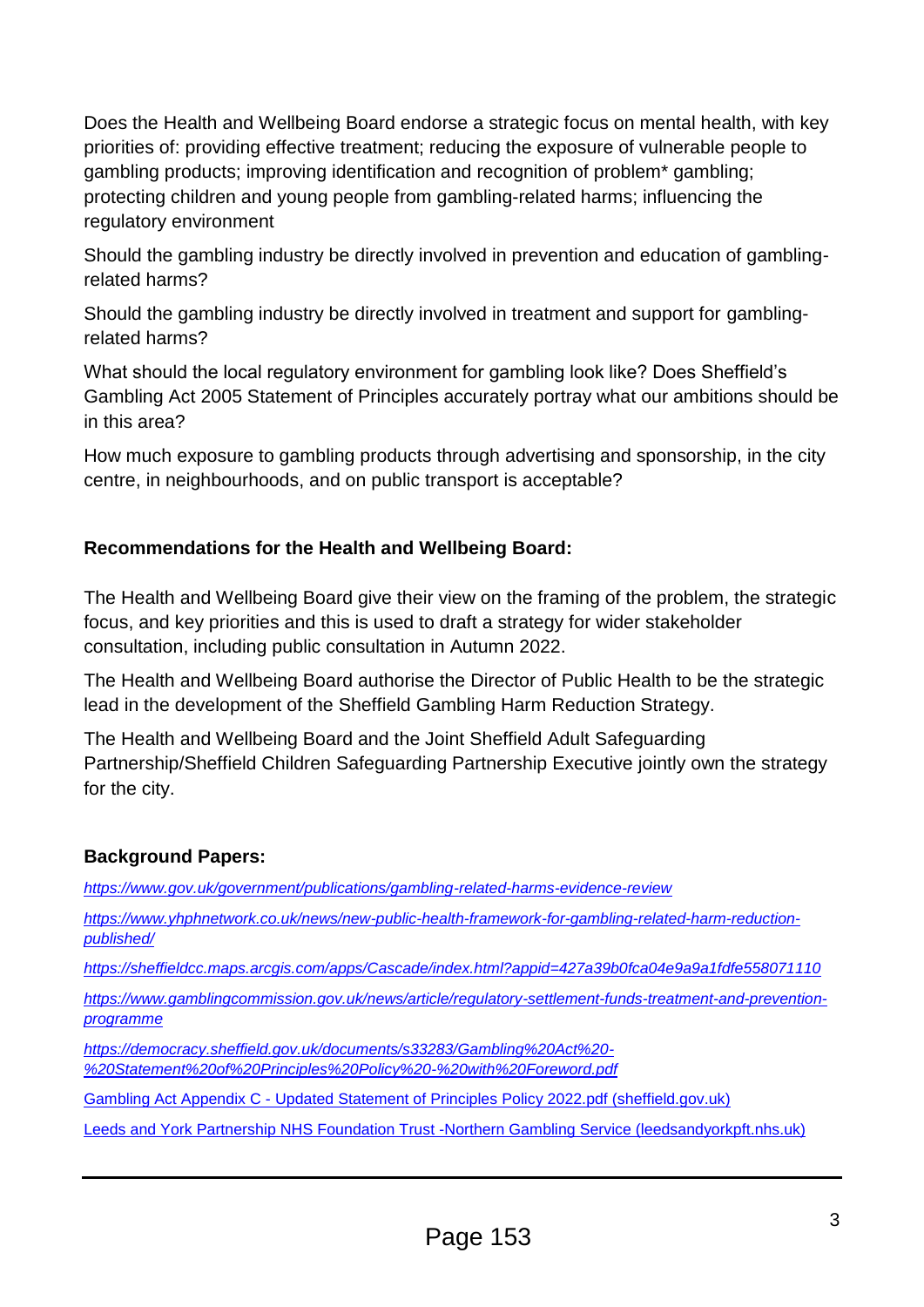### **Which of the ambitions in the Health & Wellbeing Strategy does this help to deliver?**

This links to themes of Starting Well (protected from hidden harms from parental gambling and protected from exposure to gambling products outside of the home) and Living Well (protected from exposure to gambling products, supported to identify harms and access NHS treatment) but does not neatly fit under the current Health and Wellbeing Strategy ambitions.

### **Who has contributed to this paper?**

Magdalena Boo, Health Improvement Principal, Office of the Director of Public Health has authored this paper which includes contributions from:

- Greg Fell, Director of Public Health
- Julie Hague and Maureen Hanniffy, Safeguarding Licensing Managers, Sheffield Children Safeguarding Partnership
- Joint Sheffield Adult Safeguarding Partnership/Sheffield Children Safeguarding Partnership Executive
- Sheffield Problem Gambling\* Stakeholder Group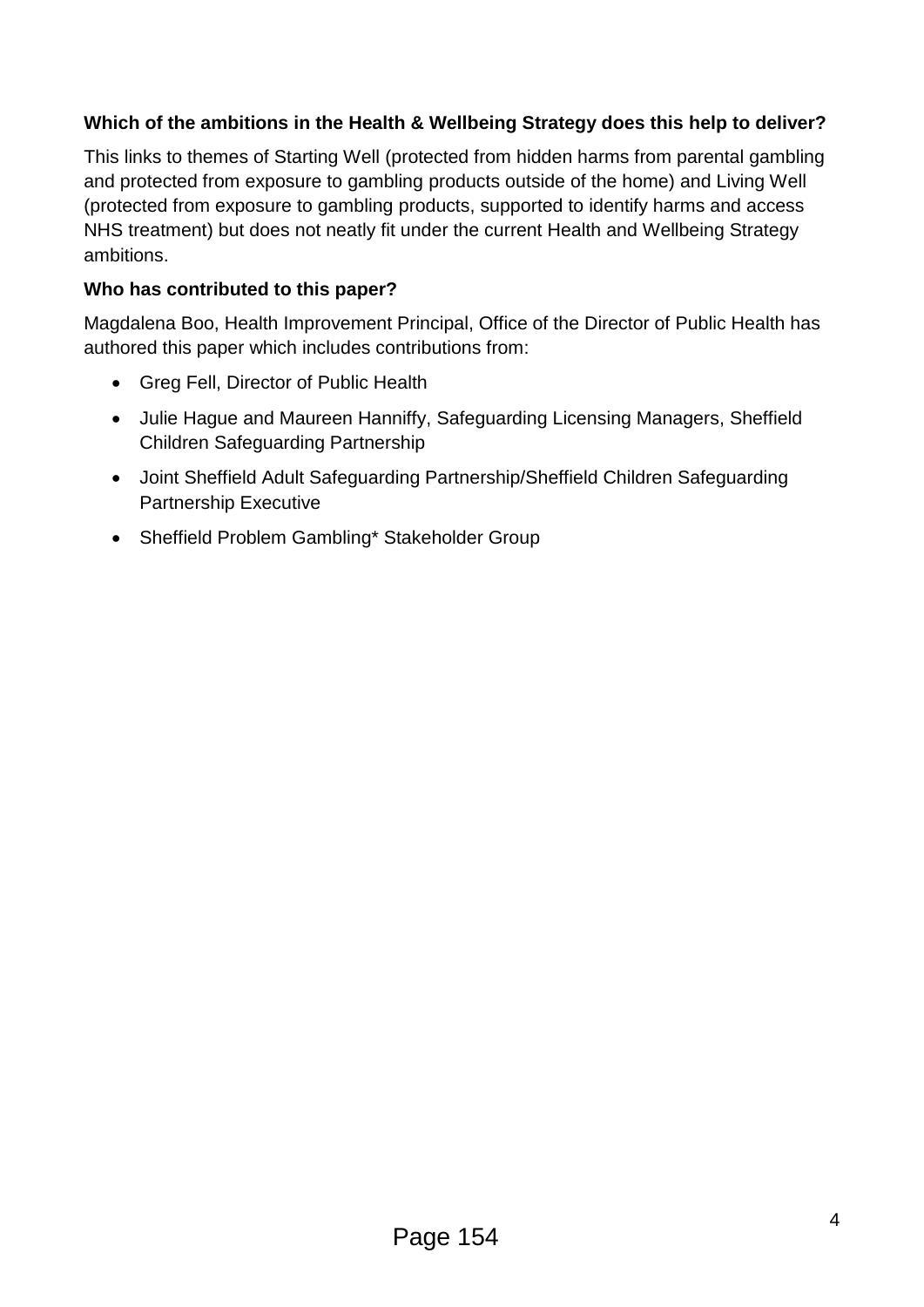## **REPORT TITLE - Sheffield Strategy to Reduce Gambling Related Harms**

### **1.0 SUMMARY**

- 1.1 In September 2017, the Fairness Commission Fair Money workstream lead asked Public Health, Licensing, and Safeguarding to undertake work on gambling;
- 1.2 Work was undertaken led by Public Health and Safeguarding which included baseline mapping of local knowledge and capacity in relation to gambling and an evidence review. These key pieces of work were used to determine what local action was needed.
- 1.3 A Problem Gambling\* Stakeholder Group was convened (February 2018), including people with lived experience to agree actions to improve awareness, screening and referral. These actions were implemented 2018-2020 (3 years).
- 1.4 The Sheffield Gambling Act 2005 Statement of Principles set out intentions to create a Gambling Harm Reduction strategy which would set out a robust and comprehensive approach to minimising harm from gambling, beyond the licensing functions with prevention of gambling harm at the core of this strategy.- this did not progress beyond preliminary discussions.
- 1.5 A Yorkshire and Humber Public Health Framework for Gambling Related Harm Reduction was published in September 2019 with Sheffield and Leeds City Councils as the lead authors.
- 1.6 An NHS Northern Gambling Service providing NHS treatment in Yorkshire & Humber opened in Leeds in September 2021
- 1.7 The Gambling Commission in September 2021 approved £800k regulatory settlement funding for a new regional public health programme to reduce gambling harms in Yorkshire and the Humber.
- 1.8 Actions have been taken on training, screening, treatment pathways, policy including workplace policies and advertising and sponsorship policy. However, there is no overarching strategic framework to tackle gambling-related harm in Sheffield and limited resource ("in kind" officer time from Public Health and Safeguarding). Public Health resource was redirected towards pandemic response and there has been limited Sheffield focussed activity 2020-22.
- 1.9 There are considerable ideological differences in how gambling related harm is framed and local positions have shifted in the 5 years since Public Health and Safeguarding began to lead this work in Sheffield. The Joint Sheffield Adult Safeguarding Partnership/Sheffield Children Safeguarding Partnership Executive 9 May 2022 agreed with the approach of basing the strategy for Sheffield on local lived experience, national evidence base, a Commercial Determinants of Health (CDOH).
- 1.10 In January 2022 a Problem Gambling\* Stakeholder workshop was held to develop a consensus approach towards a strategy to tackle gambling-related harms in Sheffield.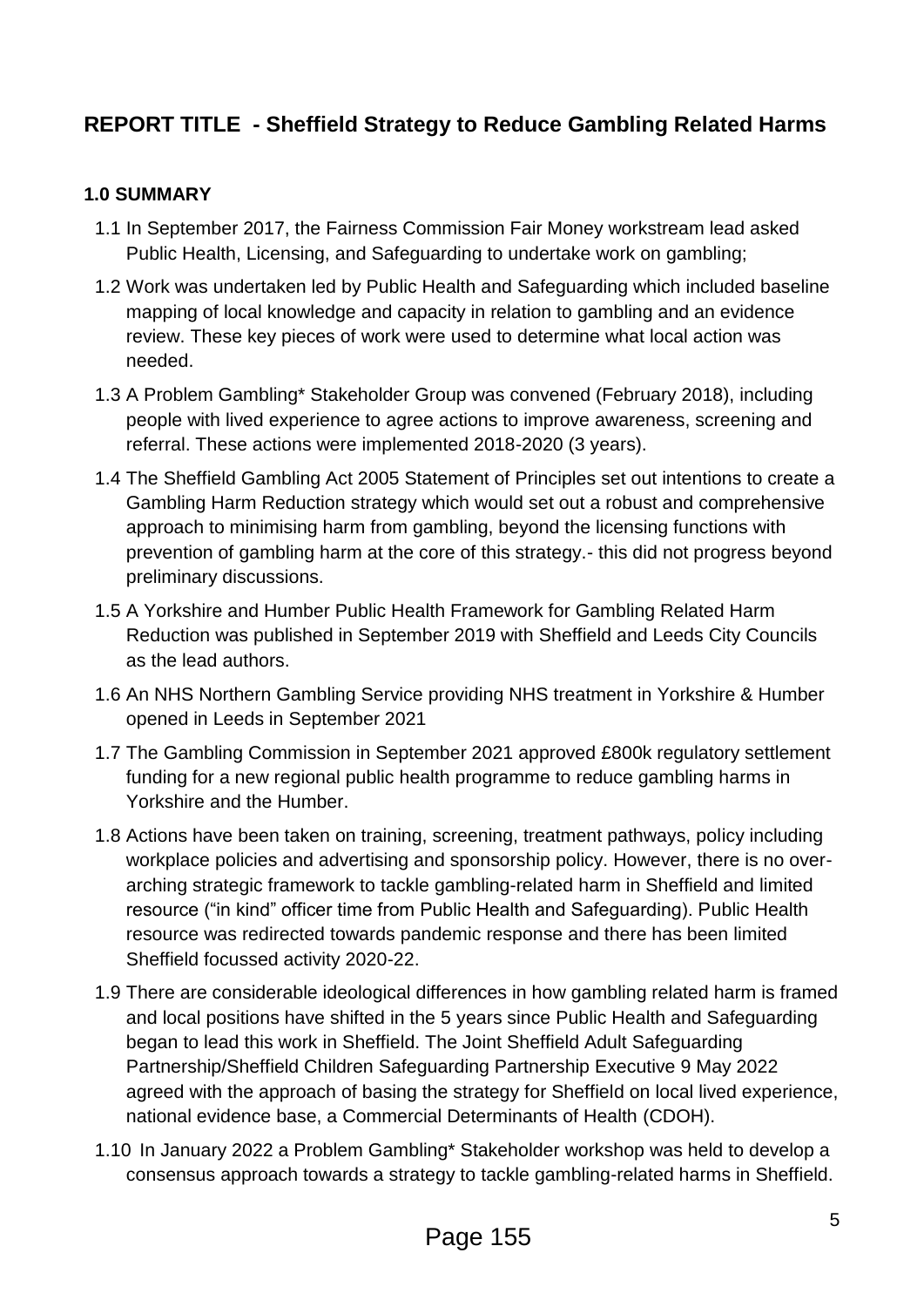The clear consensus was that the strategy should focus on mental health harms (rather than financial harms) and that key priorities (in order) were: providing effective treatment, reducing the exposure of vulnerable people to gambling products, improving identification and recognition of problem\* gambling, protecting children and young people from gambling-related harms, influencing the regulatory environment. This approach was endorsed by the Joint Sheffield Adult Safeguarding Partnership/Sheffield Children Safeguarding Partnership Executive 9 May 2022. It was agreed that the approach would be taken to today's Health and Wellbeing Board and if further endorsed, a strategy would be drafted along these lines for public consultation in Autumn 2022.

**\*the term "problem gambling" is accepted as a problematic term and is an example of how ideological approaches and framing has shifted since 2017**

### **2.0 HOW DOES THIS IMPACT ON HEALTH INEQUALITIES IN SHEFFIELD?**

- 2.1 Public Health England published a review of evidence of gambling related harms (2021) and this contains key insights into health inequalities impacts. The following bullet points include **direct quotes** from the evidence review summary.
- 2.2 "The socio-demographic profile of gamblers appears to change as gambling risk increases, with harmful gambling associated with people who are unemployed and among people living in more deprived areas. This suggests harmful gambling is related to health inequalities" (PHE 2021).
- 2.3 "People at the greatest risk of gambling-related harm are more likely to be unemployed and living in more deprived areas, have poor health, low life satisfaction and wellbeing, and have an indication of probable psychological health problems" (PHE 2021)
- 2.4 "Gambling and the risk of gambling-related harm are associated with psychological and physical health. The highest levels of gambling participation are reported by people who have better general psychological health and higher life satisfaction. And people who have poorer psychological health are less likely to report gambling participation. However, it is the opposite for at-risk and problem gambling, where there is a higher prevalence among people with poor health, low life satisfaction and wellbeing. This is particularly true where there is an indication of psychological health problems" (PHE 2021).
- 2.5 There is a North-South divide in at risk gambling with highest prevalence in the North West and North East and lowest in the South West (PHE 2021)
- 2.6 "The most socio-economically deprived and disadvantaged groups in England have the lowest gambling participation rates, but the highest levels of harmful gambling and they are also the most susceptible to harm. So, if there are no interventions to improve this situation, harmful gambling is likely to make existing health inequalities worse" (PHE 2021).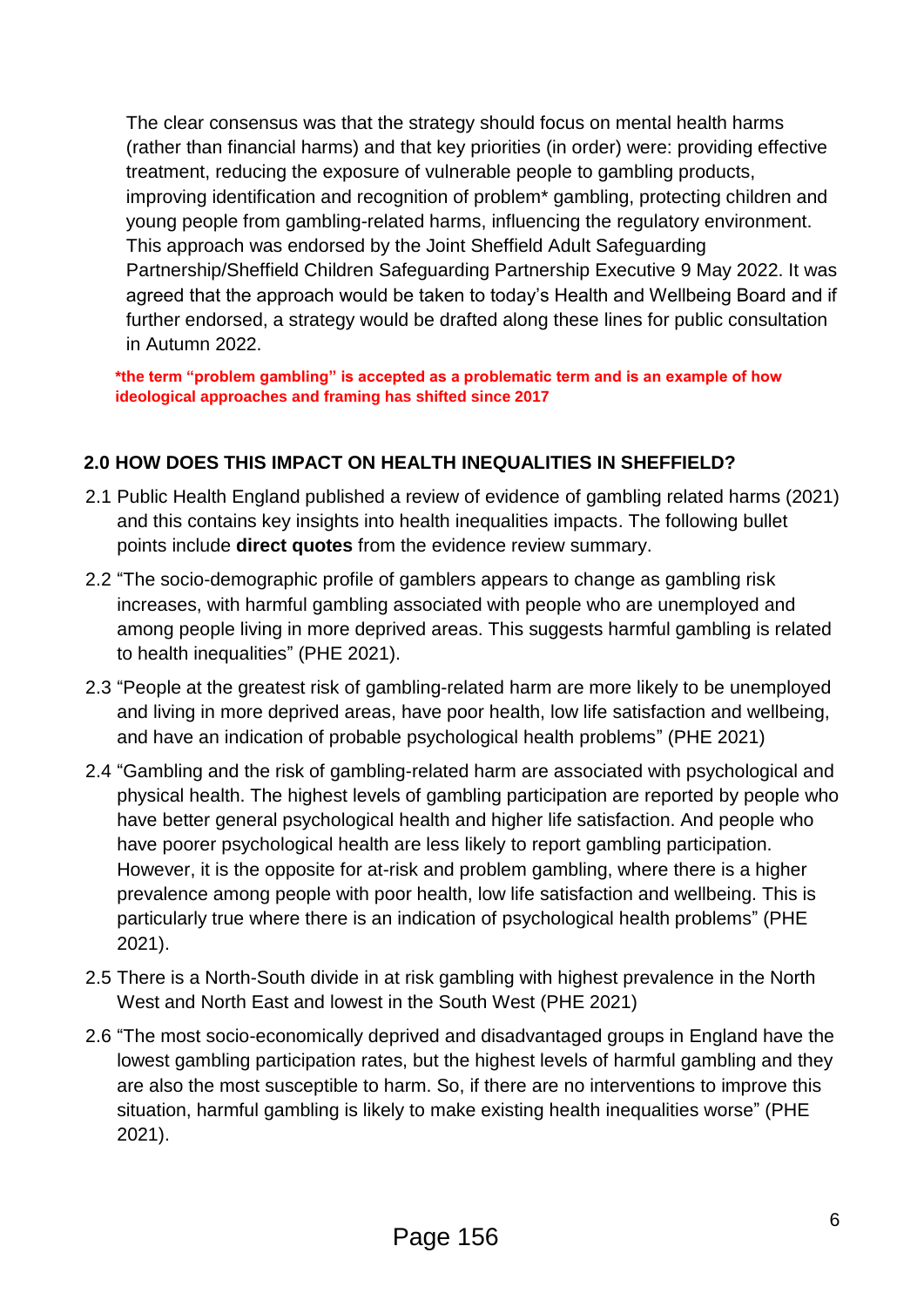### **3.0 MAIN BODY OF THE REPORT**

- 3.1 In September 2017, the Fairness Commission Fair Money workstream lead (Adele Robinson) asked Public Health (Greg Fell, Magdalena Boo), Licensing (Shimla Finch), and Safeguarding (Julie Hague) to undertake work on gambling.
- 3.2 An evidence review was conducted by Public Health (2017) and published as a Joint Strategic Needs Assessment Chapter – pending the publication of the Public Health England (PHE) which was commissioned in Autumn 2017 and published in September 2021. PHE (2021) estimated that 0.5% of the adult population reach the threshold for disordered gambling and 3.8% of the population are classified as at-risk gamblers. Around 7% of the population of Great Britain (adults and children) were found to be negatively affected by someone else's gambling, this is more likely to be women (partners), children, and parents.
- 3.3 A baseline mapping exercise was undertaken with Local Authority, NHS, Voluntary Community and Faith Sector organisations to establish knowledge about gambling, particularly ability to screen for gambling-related harms and refer to effective treatment – this mapping of 31 organisations found very little knowledge of the issue (January 2018). The Joint Sheffield Adult Safeguarding Partnership/Sheffield Children Safeguarding Partnership Executive 9 May 2022 agreed that this mapping exercise should be repeated in Autumn 2022 (5 years on).
- 3.4 A Problem Gambling\* Stakeholder Group was convened (February 2018), including people with lived experience to review the baseline mapping results and agree actions to improve awareness, screening and referral. These actions were implemented 2018- 2020 (3 years) and included training, sharing of screening tools, development of treatment pathway diagrams, inclusion of gambling in local directories, development of workplace policies so gambling had parity with other addictions (tobacco, drugs, alcohol).
- 3.5 The Sheffield Gambling Act 2005 Statement of Principles set out intentions to create a Gambling Harm Reduction strategy which would set out a robust and comprehensive approach to minimising harm from gambling, beyond the licensing functions with prevention of gambling harm at the core of this strategy.- this did not progress beyond preliminary discussions. There were many discussions with elected member leads for Licensing, Public Health, Poverty, Children and Young People over this period. In 2021, Cabinet Member Councillor Alison Teal authorised Public Health to proceed in developing a strategy starting with stakeholder consultation with the Problem Gambling\* Stakeholder Group.
- 3.6 A Yorkshire and Humber Public Health Framework for Gambling Related Harm Reduction was published in September 2019 with Sheffield and Leeds City Councils as the lead authors. This framework sets out an evidence-based menu of key priorities and actions which Local Authorities can take to reduce gambling-related harms.
- 3.7 An NHS Northern Gambling Service providing NHS treatment in Yorkshire & Humber opened in Leeds in September 2021. Prior to the opening of the NHS clinic the only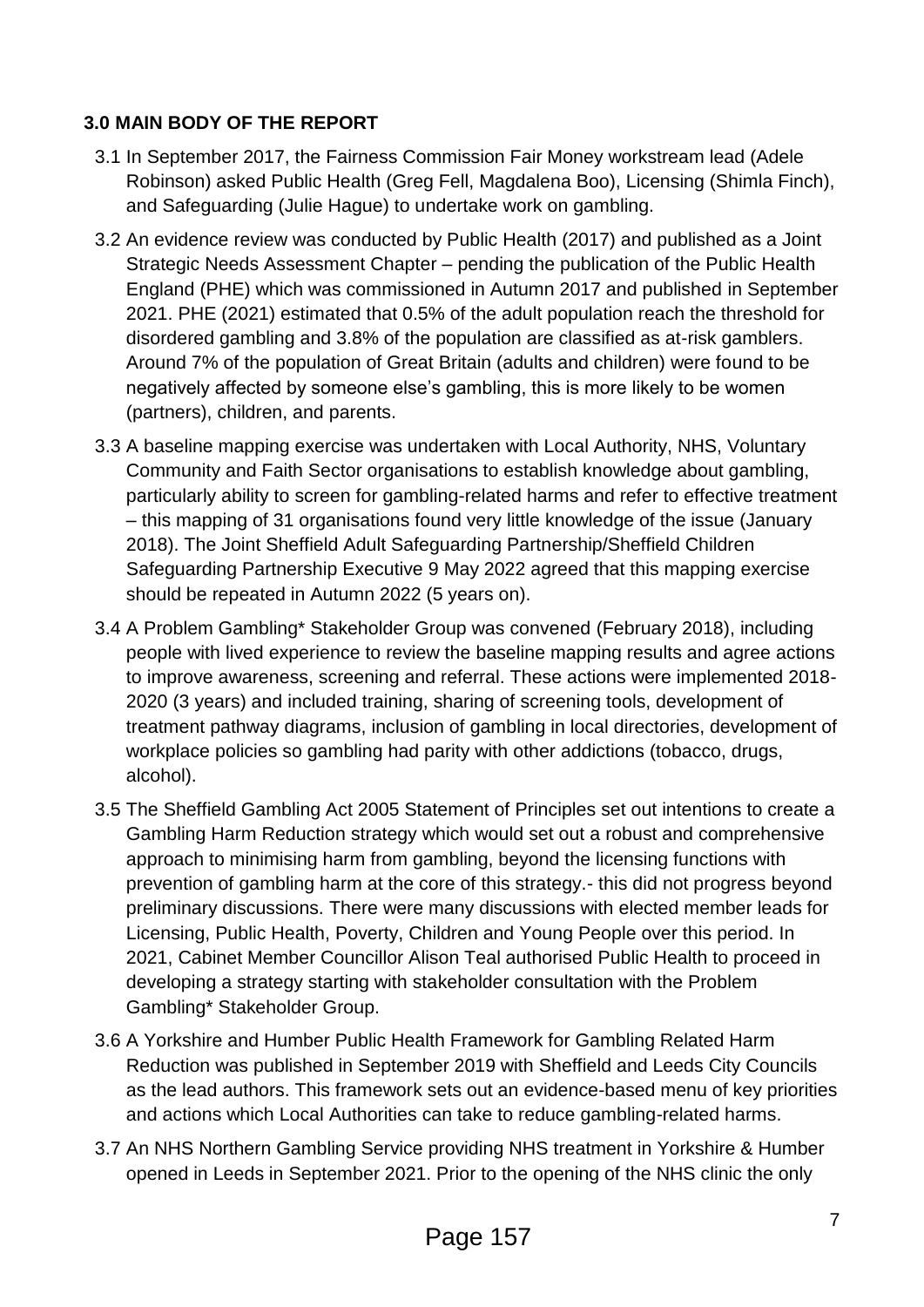local treatment available was Gamcare counselling (Krysallis) and mutual aid, Gamblers Anonymous/GamAnon and SmartRecovery.

- 3.8 The Gambling Commission in September 2021 approved £800k regulatory settlement funding for a new regional public health programme to reduce gambling harms in Yorkshire and the Humber. The programme will focus on education and prevention and provide access to support and treatment for individuals and their families experiencing problem gambling\*. It will improve identification of problem gambling\* through training in workplaces, direct gamblers to self-management and support, protect high risk and vulnerable groups from gambling-related harm, and work with individuals and communities to raise awareness and reduce stigma.
- 3.9 Actions in Sheffield have been taken on training, screening, treatment pathways, policy including workplace policies and advertising and sponsorship policy. However, there is no over-arching strategic framework to tackle gambling-related harm in Sheffield and limited resource ("in kind" officer time from Public Health and Safeguarding). Public Health resource was redirected towards pandemic response and therefore there has been limited Sheffield focussed activity 2020-22.
- 3.10 There are considerable ideological differences in how gambling related harm is framed and local positions have shifted in the 5 years since Public Health and Safeguarding began to lead this work in Sheffield. The Joint Sheffield Adult Safeguarding Partnership/Sheffield Children Safeguarding Partnership Executive 9 May 2022 agreed with the approach of basing the strategy for Sheffield on local lived experience, national evidence base, a Commercial Determinants of Health (CDOH). Public Health England (2021) identified the health inequalities impacts of gambling and the likelihood of inequalities widening without remedial action.
- 3.11 In January 2022 a Problem Gambling\* Stakeholder workshop was held to develop a consensus approach towards a strategy to tackle gambling-related harms in Sheffield. The clear consensus was that the strategy should focus on mental health harms (rather than financial harms) and that key priorities (in order) were: providing effective treatment, reducing the exposure of vulnerable people to gambling products, improving identification and recognition of problem\* gambling, protecting children and young people from gambling-related harms, influencing the regulatory environment. This approach was endorsed by the Joint Sheffield Adult Safeguarding Partnership/Sheffield Children Safeguarding Partnership Executive 9 May 2022. It was agreed that the approach would be taken to today's Health and Wellbeing Board and if further endorsed, a strategy would be drafted along these lines for public consultation in Autumn 2022.
- 3.12 There is no additional resource within the Public Health Grant for this work. The current commitment is one day per week of a Health Improvement Principal's time. There is no budget for this programme of work.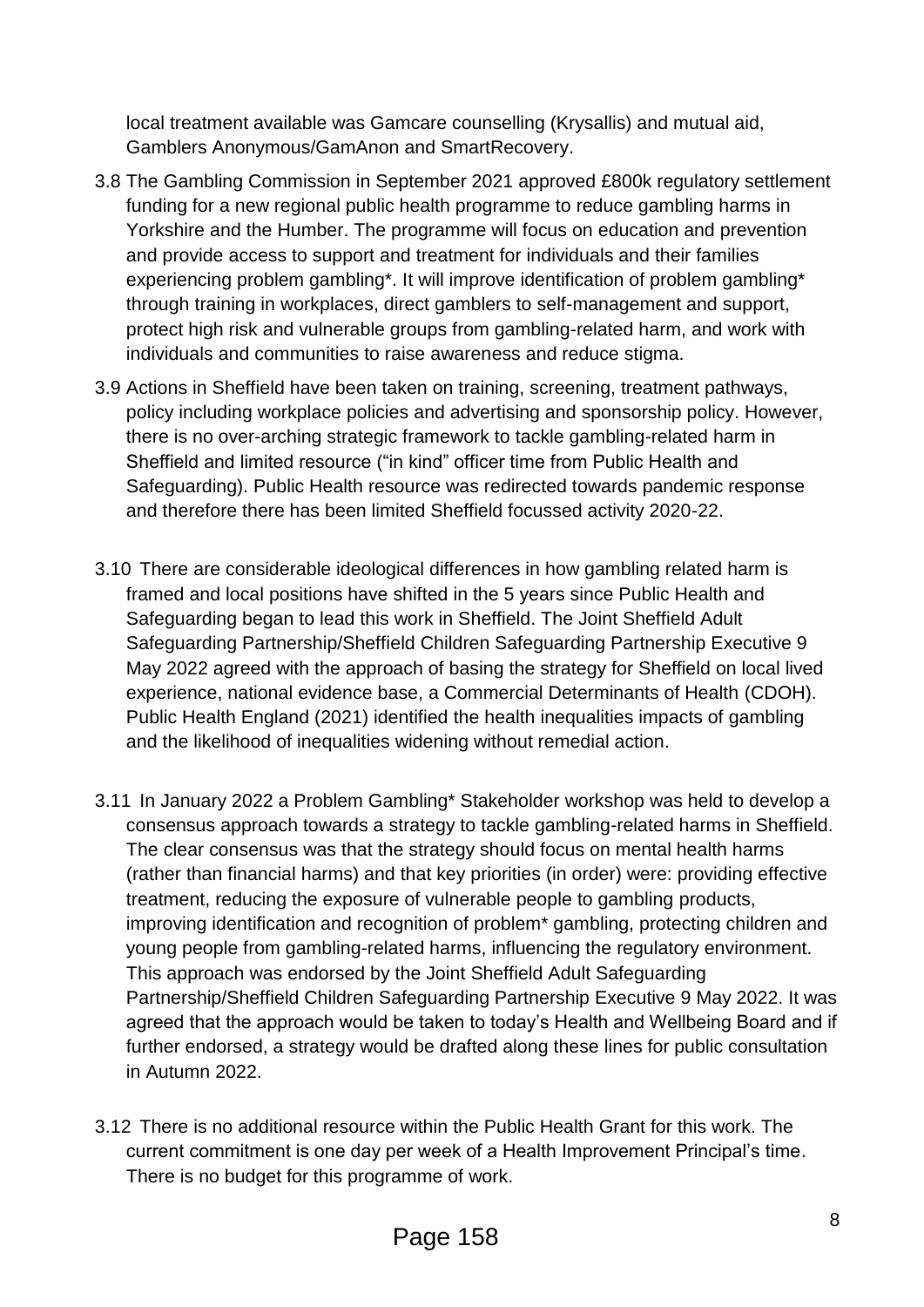\*the term "problem gambling" is accepted as a problematic term and is an example of how ideological approaches and framing has shifted since 2017.

### **4.0 WHAT NEEDS TO HAPPEN TO MAKE A DIFFERENCE IN THIS AREA?**

- 4.1 Sheffield is well-regarded nationally as one of the leading Local Authorities in tacking gambling-related harms. However, this activity lacks a coherent over-arching strategic framework.
- 4.2 Public Health England (2021) identified the health inequalities impacts of gambling and the likelihood of inequalities widening without remedial action. This will particularly be felt in terms of psychological health (mental health) and wellbeing.
- 4.3 The Sheffield Problem Gambling\* Stakeholder Group (January 2022) recommended that the local strategy should focus on mental health harms and that key priorities (in order) were: providing effective treatment; reducing the exposure of vulnerable people to gambling products; improving identification and recognition of problem\* gambling; protecting children and young people from gambling-related harms; influencing the regulatory environment. These key priorities and an approach of basing the strategy for Sheffield on local lived experience, national evidence base, a Commercial Determinants of Health (CDOH) was endorsed by the Joint Sheffield Adult Safeguarding Partnership/Sheffield Children Safeguarding Partnership Executive 9 May 2022.
- 4.4 It is proposed that the governance of the strategy is through the Director of Public Health and that the Health and Wellbeing Board and the Joint Sheffield Adult Safeguarding Partnership/Sheffield Children Safeguarding Partnership Executive jointly own the strategy for the city.
- 4.5 It was agreed that the approach would be taken to today's Health and Wellbeing Board and if further endorsed, a strategy would be drafted along these lines for public consultation in Autumn 2022.

### **5.0 QUESTIONS FOR THE BOARD**

- 5.1 How should gambling-related harm be framed in Sheffield? It is proposed that the local strategy is framed in terms of local lived experience, the national evidence base, and a Commercial Determinants of Health (CDOH) approach.
- 5.2 Does the Health and Wellbeing Board endorse a strategic focus on mental health, with key priorities of: providing effective treatment; reducing the exposure of vulnerable people to gambling products; improving identification and recognition of problem\*